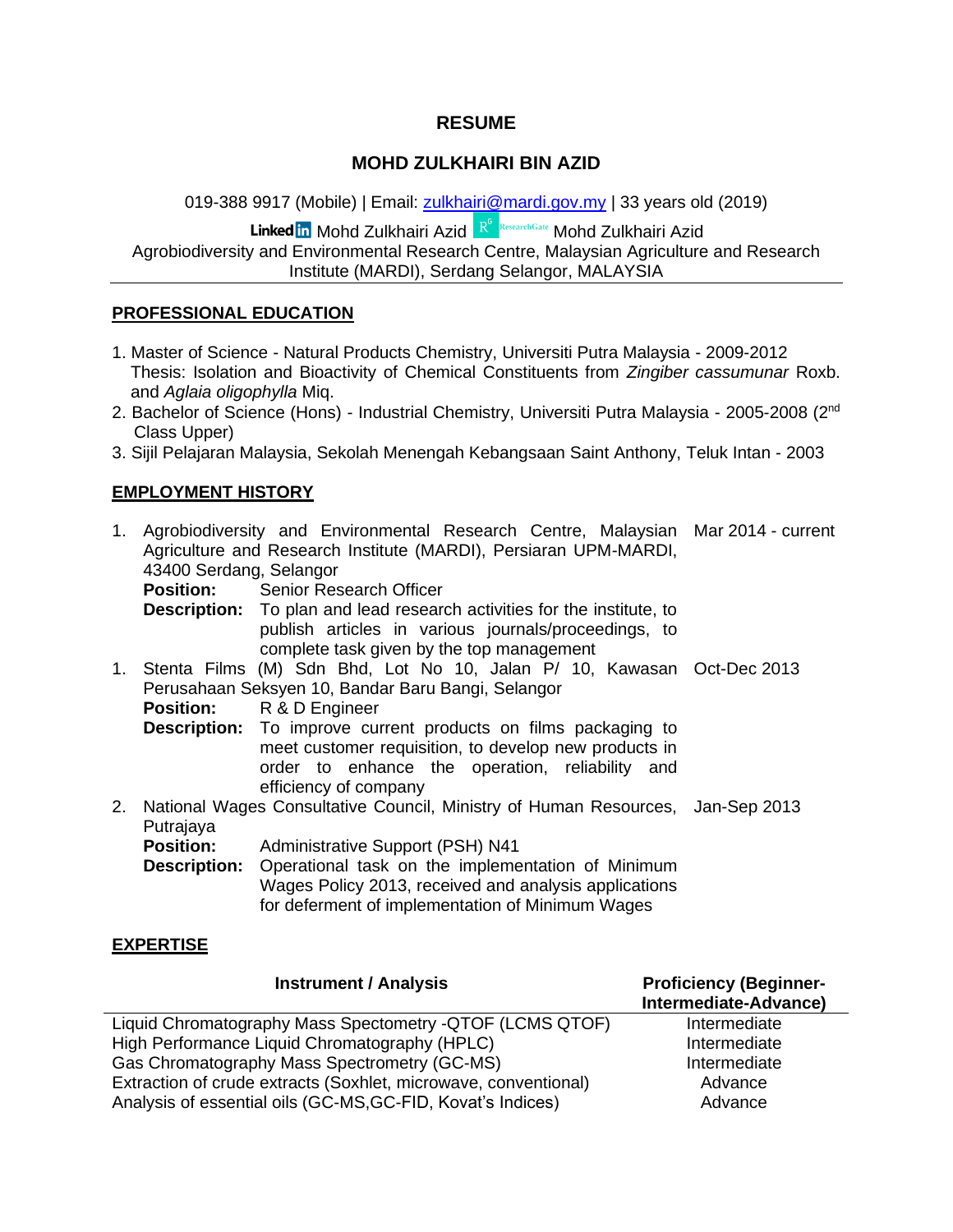| <b>Chem Draw Ultra</b>                              | Advance         |
|-----------------------------------------------------|-----------------|
| Delta NMR Software Spectrum Analysis                | Advance         |
| Microsoft Office (Word/Excel/Power Point)           | Advance         |
| JEOL Nuclear Magnetic Resonance (NMR) 400 & 500 MHz | Intermediate    |
| Bioactivity (Antioxidant, Cytotoxic)                | Intermediate    |
| Fourier Transform Infrared Spectroscopy (FT-IR)     | <b>Beginner</b> |
| Melt Flow Indexer (MFI)                             | <b>Beginner</b> |
| Rheometer                                           | <b>Beginner</b> |

## **RESEARCH BACKGROUND**

| Year      | <b>Research</b>                                                                  | <b>Position</b>        |
|-----------|----------------------------------------------------------------------------------|------------------------|
| 2016-2020 | $11^{\text{TH}}$<br>Malaysian Plan (RMK-11) : Bioprospection and Project members |                        |
|           | domestication of selection traditional vegetable for high                        |                        |
|           | yield and commercialization.                                                     |                        |
| 2016-2020 | 11 <sup>TH</sup> Malaysian Plan (RMK-11) : Stingless bee as Polling              | <b>Project members</b> |
|           | Agent on Selected Premium Fruity                                                 |                        |
| 2016      | Development of Malaysian Herbs Monograph                                         | Project members        |
| 2016      | Collaboration research between MARDI and Penawar                                 | Project members        |
|           | Farm: The Effectiveness of Penawar Farm Nano fertilizer                          |                        |
|           | in increasing paddy production under pot experiment                              |                        |
| 2011-2015 | 10 <sup>TH</sup> Malaysian Plan (RMK-11) : Metabolites from plants               | Project members        |
|           | for control of disease and agricultural pests                                    |                        |
| 2011-2015 | Malaysian Plan (RMK-11): Functional chemical Project members<br>$10^{TH}$        |                        |
|           | compounds from traditional vegetable sources, ulam, new                          |                        |
|           | crops and herbs                                                                  |                        |

## **SEMINARS/ CONFERENCES/ WORKSHOPS**

| Year | <b>Seminars/ Conferences / Workshops</b>                                                                                                                                     | <b>Achievement</b> |
|------|------------------------------------------------------------------------------------------------------------------------------------------------------------------------------|--------------------|
| 2019 | Malaysia Society and Plant Physiology Conference (MSPPC Presenter<br>2019), 27 – 29 August 2019, Kota Kinabalu Sabah                                                         |                    |
| 2019 | Agriculture Innovation Challenge (AIC), International Stingless Bee Silver Award<br>Conference and Workshop (ISCBW 2019), 31 July $-$ 2 August<br>2019, Kota Kinabalu, Sabah |                    |
| 2019 | Souh East Asia Vegetable Symposium (SEAVEG 2019), 9 - 11 Presenter<br>July 2019, Hatten Hotel, Melaka                                                                        |                    |
| 2018 | International Scientific Conference of Indigenous Crops, 16 - 17 Presenter<br>October 2018, Sarawak                                                                          |                    |
| 2017 | International Stingless Bees Conference, 18 - 20 July 2017, Bronze Award<br>Terengganu                                                                                       |                    |
| 2016 | MARDI Science Technology and Innovation Exhibition, 10-13 Gold Award<br>October 2016, MAEPS Serdang                                                                          |                    |
| 2016 | MARDI Science Technology and Innovation Exhibition, 10-13 Bronze Award<br>October 2016, MAEPS Serdang                                                                        |                    |
| 2016 | Southeast Asian Vegetable Symposium 2016 (SEAVAGE 2016), 6- Presenter<br>8 September 2016, Putrajaya                                                                         |                    |
| 2016 | National Agrobiodiversity Conference (NAC 2016), 4-6 October Presenter<br>2016, Terengganu                                                                                   |                    |
| 2015 | International Conference for Young Chemists 2015 (ICYC2015), 5-<br>7 August 2015                                                                                             | Presenter          |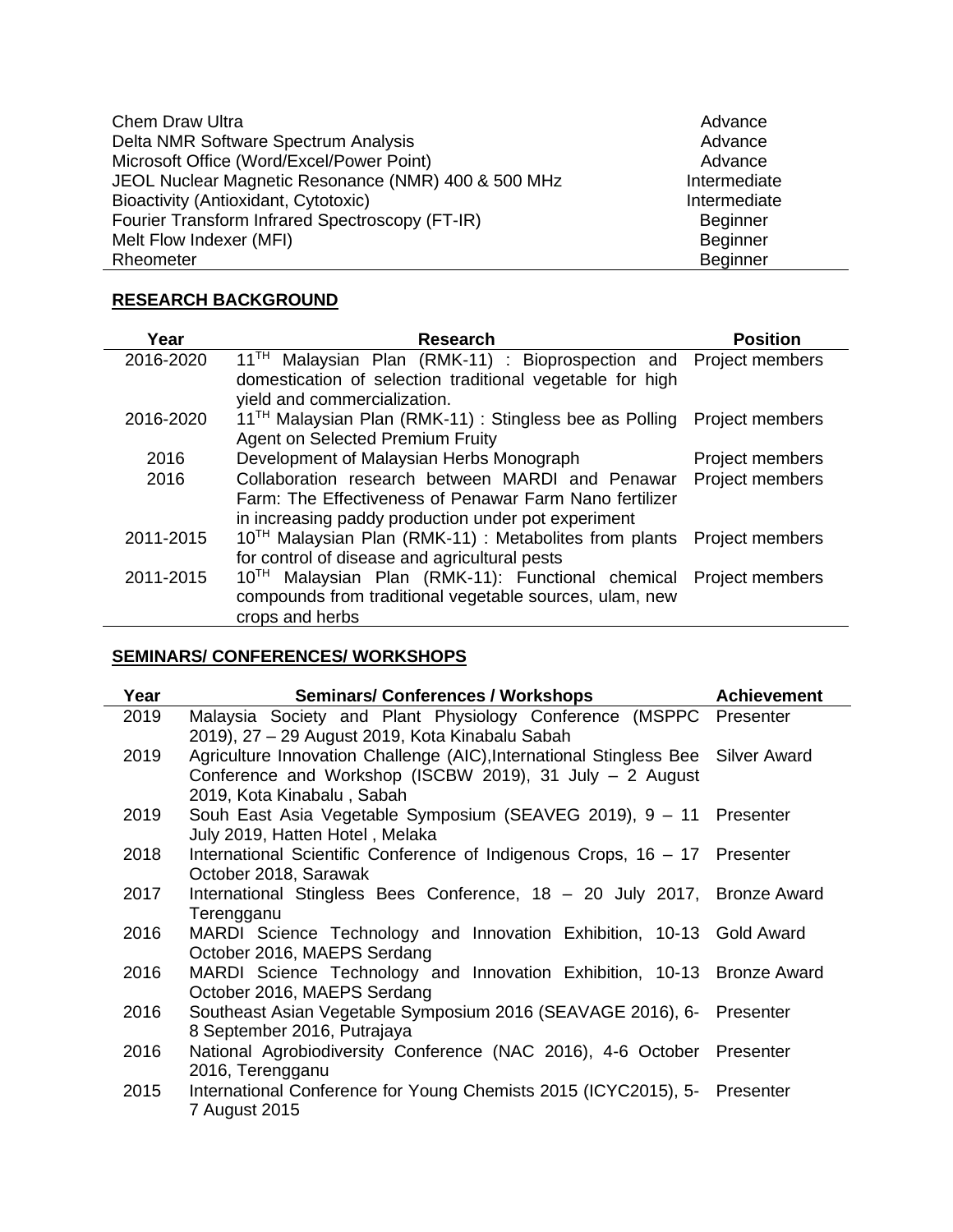| 2015 | Workshop On Basic Introduction To Metabolomics, 27-28 May<br>2015, UPM                                                                      | Participant           |
|------|---------------------------------------------------------------------------------------------------------------------------------------------|-----------------------|
| 2015 | Enhancement of Capacity Building for Malaysian<br>Herbal<br>Monograph team in Chemical Testing aspects, NPRA, Petaling<br>Jaya, 12 May 2015 | Participant           |
| 2014 | Agrobiodiversity and Agroenvironment Symposium (A-BES 2014),<br>15-18 September 2014                                                        | Presenter             |
| 2012 | Pameran Reka Cipta & Inovasi, UPM                                                                                                           | <b>Bronze Medal</b>   |
| 2012 | Seminar Sebatian Semulajadi, Kuching, Sarawak                                                                                               | <b>Oral Presenter</b> |
| 2011 | LC-MS Worskhop, Drug Discovery Laboratory, Cancer Research<br>Initiatives Foundation (CARIF), Subang Jaya, Selangor                         | Participant           |
| 2011 | Antioxidant Methodologies Workshop, Institute of Bioscience, UPM                                                                            | Participant           |
| 2010 | International Conference on Natural Products, Penang                                                                                        | Poster<br>Presenter   |
| 2010 | 16 <sup>th</sup> Malaysian Chemical Congress, PWTC, Kuala Lumpur                                                                            | Poster<br>Presenter   |
| 2010 | Pameran Reka Cipta & Inovasi, UPM                                                                                                           | <b>Bronze Medal</b>   |
| 2010 | UK-Malaysia Symposium on Drug Discovery and Development for<br>Cancer                                                                       | Poster<br>Presenter   |
| 2009 | Bandung International Conference on Medicinal Chemistry. Institut<br>Teknologi Bandung (ITB), Bandung, Indonesia                            | <b>Oral Presenter</b> |

# **PUBLICATION**

| Year | <b>Research Article</b>                                                                                                                                                                                                                                                                                                                                                                                    |
|------|------------------------------------------------------------------------------------------------------------------------------------------------------------------------------------------------------------------------------------------------------------------------------------------------------------------------------------------------------------------------------------------------------------|
| 2019 | Mohd Zulkhairi, A., Nur Syafini, G and Aimi Athirah, A. 2019. Unearthing the<br>Antioxidant Potential of Traditional Eggplants. Agromedia Special Issues, Bil. 50,                                                                                                                                                                                                                                         |
|      | ISSN 1511-094X, 26-27                                                                                                                                                                                                                                                                                                                                                                                      |
| 2019 | Mohd Zulkhairi, A., Rosliza, J., Mirfat, H.A.H. dan Erny Sabrina, M.N.2019. Proses<br>Penulenan Propolis Lebah Kelulut. Buletin Teknologi MARDI, 15; 65-70                                                                                                                                                                                                                                                 |
| 2018 | Agrobiodiversiti di Malaysia, Agrobiodiversiti untuk Pembangunan<br>Buku                                                                                                                                                                                                                                                                                                                                   |
|      | Sosioekonomi Negara, Editor; Nor Asiah, I., Mohd Zulkhairi, A., Nurin Izzati, M.Z.<br>dan Aminah, M. 2018. ISBN 978-967-936-657-0, Penerbit MARDI                                                                                                                                                                                                                                                          |
| 2018 | Mohd Zulkhairi, A. 2018. Tokotrienol - Vitamin E Terhebat, Agromedia, Bil 48, ISSN :<br>1511-094X, MS: 5                                                                                                                                                                                                                                                                                                   |
| 2018 | Mohd Zulkhairi, A., Razali M, Umikalsum, M.B., Nur Syafini, G., Siti Aisyah, M.N., Nur<br>Daliana, Y, Rosali, H and Noralienatul Azlia, A.A. 2018. Variation of Phytochemical<br>Activities and Chemical Profiling of Terung Rapuh at Different Maturity Stages,<br>Abstract Book of International Scientific Conference on Indigeneous Crop (ISCIC<br>2018), 16-17 October 2018, Kuching, Sarawak, pg: 47 |
| 2018 | Mohd Zulkhairi, A., Siti Aisyah, M. N., Razali, M., Mohd Nor Faizal, G. and Erny<br>Sabrina, M. N.2018. Penentuan sebatian antinutrisi (Oksalat) daripada kultivar keladi<br>di Malaysia menggunakan UHPLC, Buku Agrobiodiversiti di Malaysia III. ISBN 978-<br>967-936-657-0, muka surat 151-156                                                                                                          |
| 2018 | Nurul Ain, A.T., Faridah, S., Nor Azah, Y., Shahrul Ainliah A.A., Mohd Zulkhairi, A.,<br>Razali, M. and Yusran. S. 2018. Enhancing a clenbuterol immunosensor based on<br>poly(3,4-ethylenedioxythiophene)/multi-walled carbon nanotube performance using<br>response surface methodology. RSC Advances, 8: 15522-15532.                                                                                   |
| 2017 | Mohd Zulkhairi, A. dan Zulhairil, A. 2017.Kesedaran pemeliharaan hutan paya bakau<br>oleh peserta NAC 2016. Agromedia, 47: 25-27                                                                                                                                                                                                                                                                           |
| 2017 | Mohd Zulkhairi, A., Mohd Aspollah, S., Ee, Gwendoline Cheng Lian, Ahmad                                                                                                                                                                                                                                                                                                                                    |